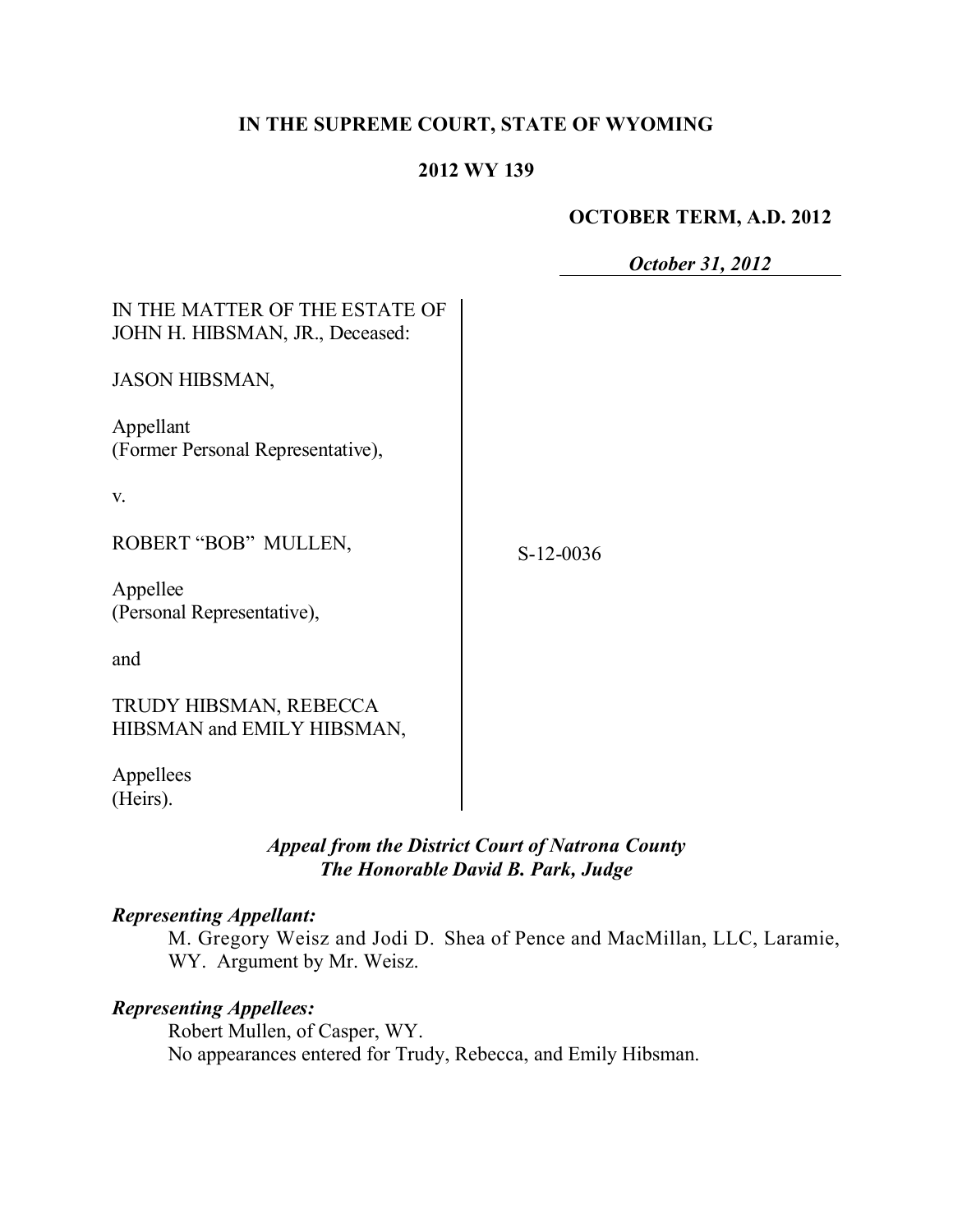*Before KITE, C.J., and GOLDEN\*, HILL, VOIGT, and BURKE, JJ.*

**\*Justice Golden retired effective September 30, 2012.**

**NOTICE: This opinion is subject to formal revision before publication in Pacific Reporter Third. Readers are requested to notify the Clerk of the Supreme Court, Supreme Court Building, Cheyenne, Wyoming 82002, of any typographical or other formal errors so that correction may be made before final publication in the permanent volume.**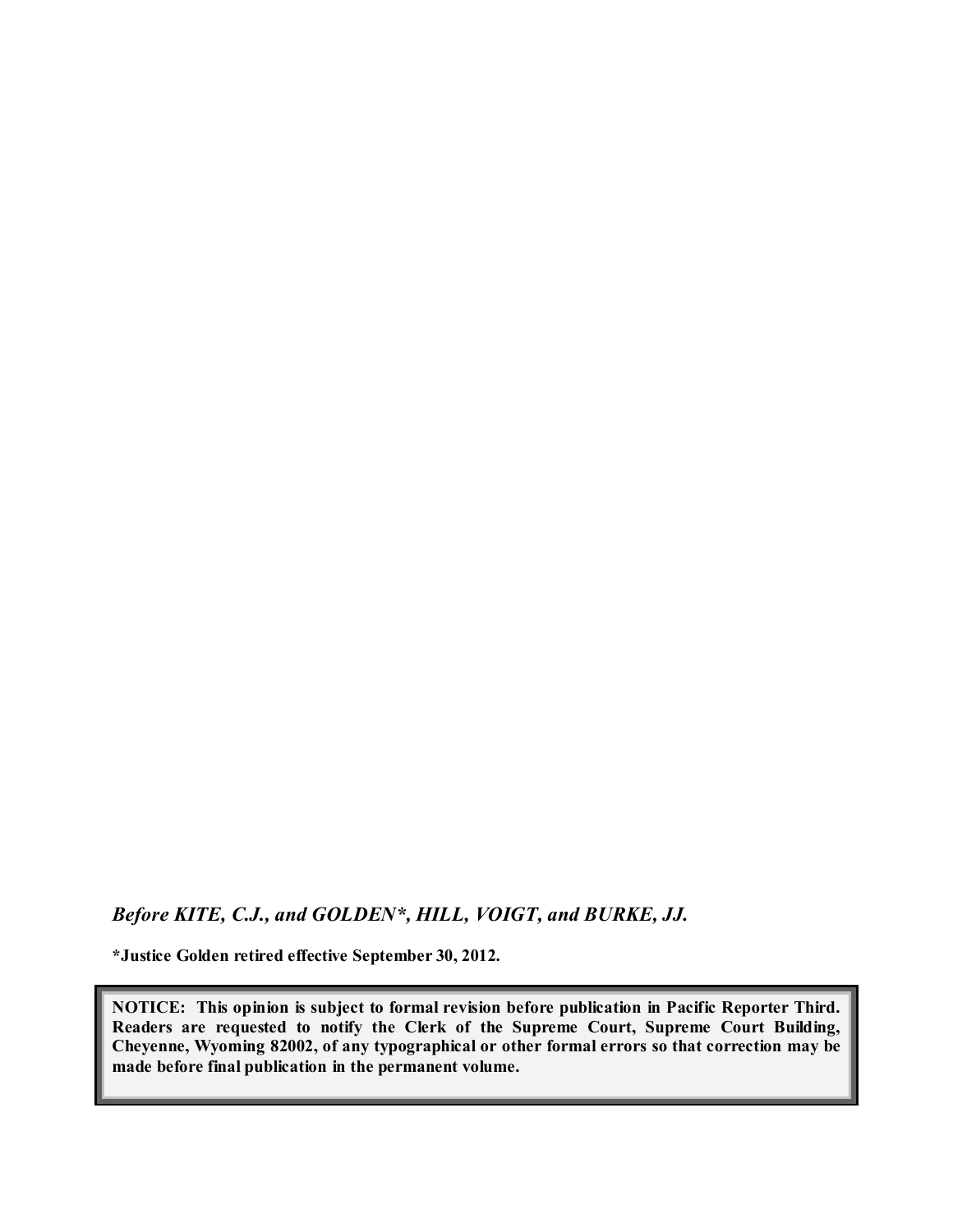**HILL,** Justice.

[¶1] Jason Hibsman (Appellant) appeals an order issued by the district court finding prima facie evidence for the Personal Representative of John H. Hibsman, Jr.'s estate to proceed in recovering "not less than \$137,566.46" from Appellant. Finding that this Court does not have jurisdiction to hear this appeal, it is dismissed.

## **ISSUE**

[¶2] Appellant states one issue:

1. Whether there was sufficient evidence presented at the September 9, 2011, hearing to find that [Appellant] concealed, embezzled, conveyed away and/or disposed of monies and other property of the Estate and whether the evidence presented at the September 9, 2011 hearing supported the judgment entered against [Appellant] in an amount not less than \$137,566.46.

# **FACTS**

[¶3] John H. Hibsman, Jr. died testate on June 22, 2008. His Last Will and Testament named his four adult children as his heirs. The will was admitted to probate by the district court on December 23, 2008 and, consistent with his directive, his son Jason was named executor and personal representative of the estate, albeit six months after the elder Mr. Hibsman had passed. During those six months, a dispute had ensued with another heir, Appellant's sister Trudy Hibsman, who contested Appellant's appointment as Personal Representative.

[¶4] After his appointment, Appellant hired attorney Michael Zwickl (now deceased) to represent him. The estate contained two properties which Appellant renovated and then petitioned the court for permission to list and sell. Both properties sold, as did two of the decedent's vehicles. Appellant and his siblings distributed some of the estate property among themselves and, after holding a small estate sale, moved the balance of the decedent's belongings to a storage unit in Casper. Eventually, Appellant moved the contents of the storage unit to his home in Colorado.

[¶5] On October 18, 2010 Appellant's attorney, Mr. Zwickl, filed an "Application for Allowance of Ordinary Fees for Personal Representative and Ordinary and Extraordinary Fees for Attorney for the Estate," as well as the "Final Report, Accounting, and Petition for Distribution." An Exhibit "A" was attached to the final report that valued the estate's "gross value" as \$478,894.94. The report showed expenditures of \$358,466.26, including an advance distribution that Appellant made to himself for \$16,998.82, and miscellaneous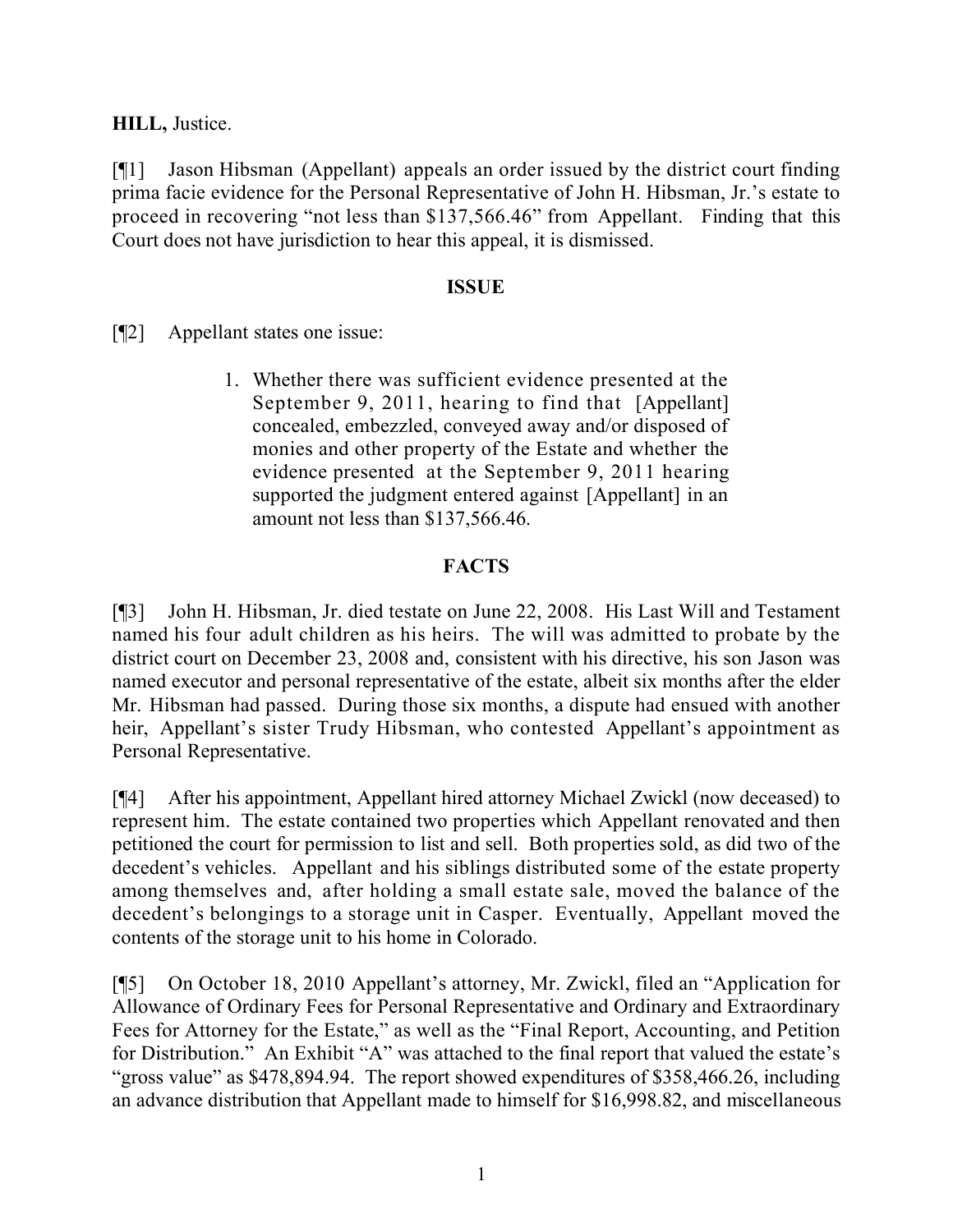expenses of \$195,452.21, \$51.670.65 of which was paid to himself. The report also asked the court to approve a final payment of \$26,525.69 to Appellant and his attorney. Trudy Hibsman objected to the final report, and a hearing was set for November 17, 2010.

[¶6] Up to this point, Appellant had not complied with his statutory duty to give the district court an inventory of estate assets within the 120-day window provided by Wyo. Stat. Ann. §§ 2-7-403(a) and 2-7-806 (LexisNexis 2011). A June 5, 2009 district court filing entitled, "Inventory and Appraisement" does not qualify to be an inventory of all assets as contemplated by the statute because it is an appraisal of a single residence owned by the decedent. Along with no proper inventory being filed, the record lacks a proper application for partial distribution as required by Wyo. Stat. Ann. § 2-7-807 (LexisNexis 2011) and an application for authority to allow Appellant to pay himself for working on the estate under Wyo. Stat. Ann. § 2-7-805 (LexisNexis 2011).

[¶7] On November 17, 2010 the district court held a hearing and removed Appellant as Personal Representative of his father's estate. Appellant was not present at the hearing. The court appointed Michael Zwickl, Appellant's attorney, as the temporary/interim Personal Representative, froze the estate bank account, and prohibited the transfer of any estate asset without prior court approval. In addition, the district court ordered Appellant to provide Mr. Zwickl with written statements for estate assets and incurred liabilities, verified as to truth and accuracy by Appellant, within ten days of the court order.

[¶8] On January 18, 2011, two months after being removed as personal representative, identifying himself as "formerly appointed personal representative," Appellant filed an "Inventory of Estate" valuing the inventory at \$411,111.50.

[¶9] Subsequently, attorney Robert Mullen was appointed by the district court as successor personal representative of the estate. He filed his first interim report on February 10, 2011, to which the district court ordered the completion of probate beginning, to the extent possible, with an inventory and appraisal of estate assets. On July 15, 2011 attorney Mullen filed his second interim report. In that report, Mullen alleged that Appellant had violated Wyoming Probate Statutes during his time as Personal Representative. He alleged that Appellant had "failed to render his accounts in the manner prescribed by law and as required by the order of this Court, and that he has conveyed away or disposed of monies of the Estate." Mullen requested that the court, in accordance with Wyo. Stat. Ann. §§ 2-3-136 and 2-7-412 and 2-7-414 (LexisNexis 2011), "examine Jason Hibsman about the allegations contained in this Report, including but not limited to his handling of Estate monies and the payment of same to himself in order to ascertain the facts and the course best calculated to protect the interests of all parties[.]"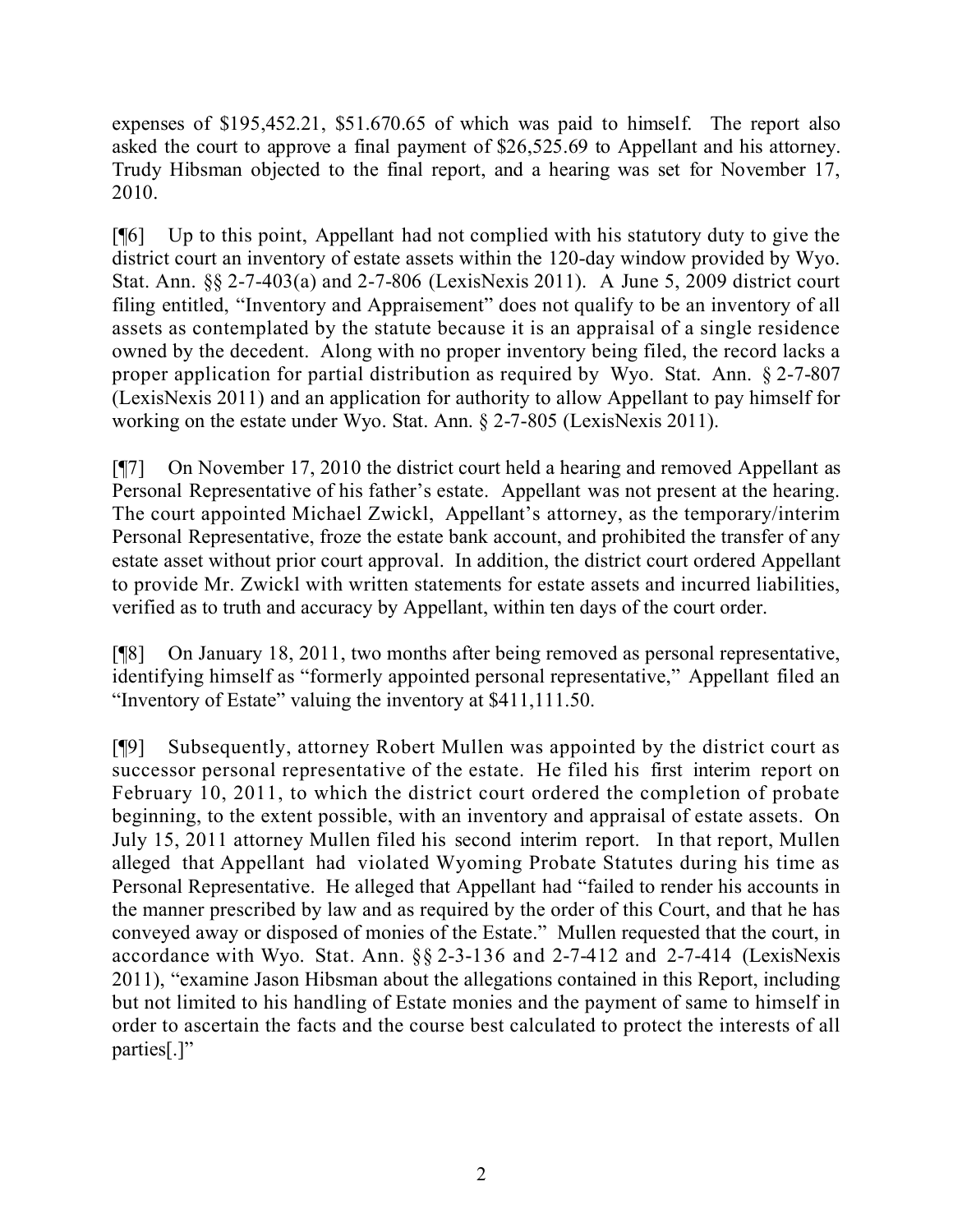[¶10] In response, on August 24, 2011 the district court entered a notice of setting for a hearing on the second interim report and citation for Appellant. The citation was issued ordering Appellant to appear before the court on September 9, 2011. Appellant appeared at the scheduled hearing and invoked his Fifth Amendment right not to testify to most questions asked of him at the hearing. He did testify that he had reviewed the second interim report and confirmed that he had exclusive access to the estate bank account. Appellant declined to answer questions regarding disposition of estate assets, including what happened to \$137,566.46 that was absent from the estate bank account. No other witness was called at the hearing, nor was any other evidence presented. The district court advised Appellant that the court could apply appropriate adverse inferences to his silence. Also, Appellant's attorney explained that "we understand the nature of this proceeding is to understand what happened with the accounts related to the estate," but were Appellant to "try to clarify for the court and for [Appellee] the accounting matters with the estate, he may run the risk of ... criminal implications..."

[¶11] On January 5, 2012 the district court entered an order stating that Appellant concealed, embezzled, conveyed away and/or disposed of monies and other property of the estate and entered an order finding prima facie evidence of the right of the estate's Personal Representative to recover an amount "not less than \$137,566.46." This appeal followed.

### **DISCUSSION**

[¶12] Although neither party to this appeal raised the issue of jurisdiction**,** this Court has a duty to determine whether it has jurisdiction to entertain an appeal. *Mathewson v. Estate of Nielsen (In re Estate of Nielsen)*, 2011 WY 71, ¶ 11, 252 P.3d 958, 961 (Wyo. 2011) (quoting *Plymale v. Donnelly*, 2006 WY 3, ¶ 4, 125 P.3d 1022, 1023 (Wyo. 2006)). The existence of jurisdiction is a question of law and our review is *de novo. Brown v. City of Casper*, 2011 WY 35, ¶ 8, 248 P.3d 1136 (Wyo. 2011). This Court's jurisdiction is limited to appeals from final, appealable orders. *Plymale*, ¶ 4, 125 P.3d 1023. *See also*, W.R.A.P. 1.04(a) and 1.05.

[¶13] W.R.A.P. 1.05 defines an appealable order as:

(a) An order affecting a substantial right in an action, when such order, in effect, determines the action and prevents a judgment; or

(b) An order affecting a substantial right made in a special proceeding; or

(c) An order made upon a summary application in an action after judgment; or

(d) An order, including a conditional order, granting a new trial on the grounds stated in Rule 59(a)(4) and (5), Wyo.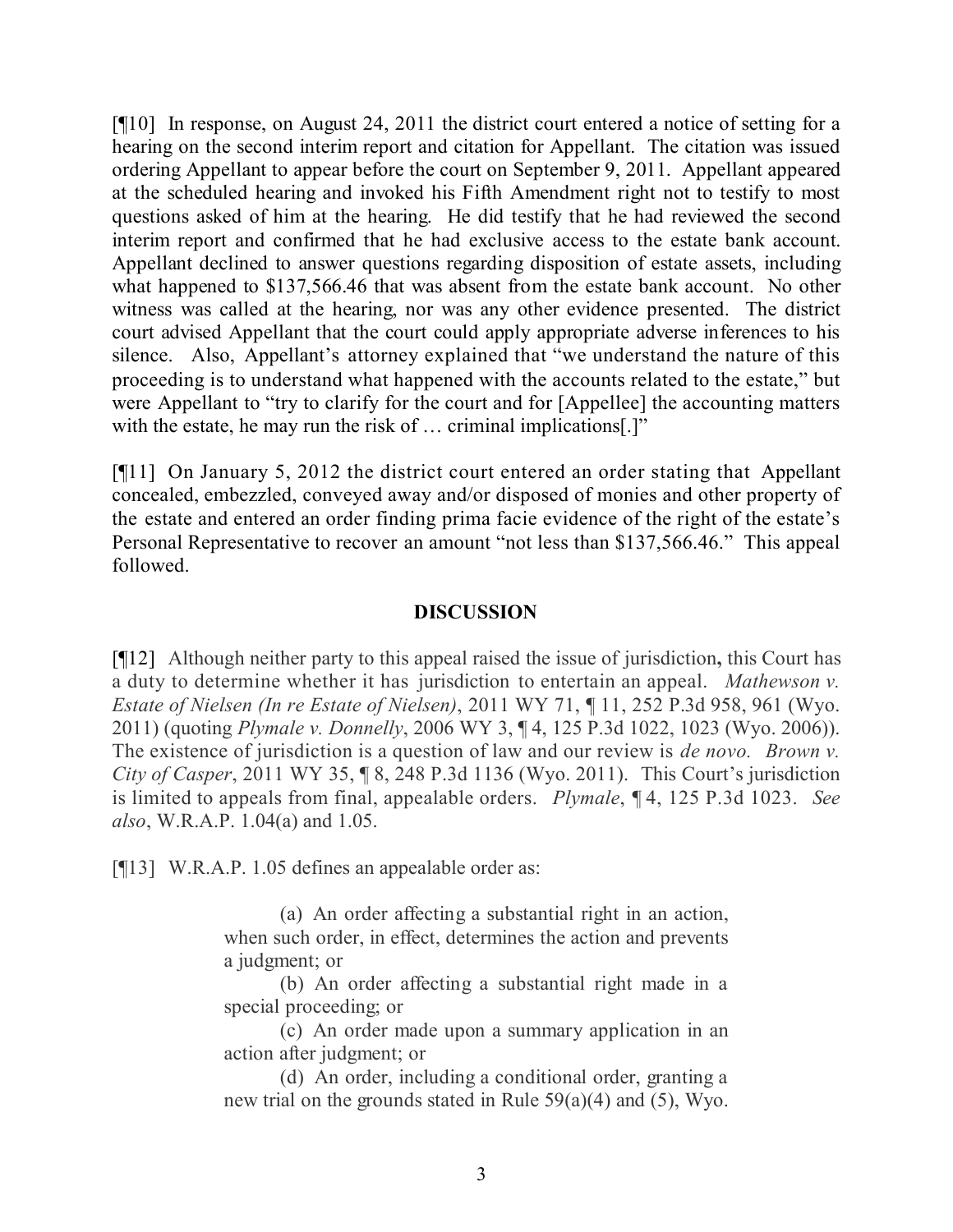R. Civ. P.; if an appeal is taken from such an order, the judgment shall remain final and in effect for the purposes of appeal by another party; or

(e) Interlocutory orders and decrees of the district courts which:

> (1) Grant, continue, or modify injunctions, or dissolve injunctions, or refuse to dissolve or modify injunctions; or

> (2) Appoint receivers, or issue orders to wind up receiverships, or to take steps to accomplish the purposes thereof, such as directing sales or other disposition of property.

[¶14] With W.R.A.P. 1.05 in mind, we no longer look at just whether or not an order was "final." *Inman v. Williams*, 2009 WY 51, ¶ 7, 205 P.3d 185, 189-90 (Wyo. 2009). Rather, we consider whether an order is "appealable." As we mentioned in *Northwest Bldg. Co., LLC v. Northwest Distrib*. *Co*., 2012 WY 113, ¶ 27, 285 P.3d 239, 246 (Wyo. 2012) (citing *Public Serv. Comm'n v. Lower Valley Power & Light*, 608 P.2d 660, 661 (Wyo. 1980)), this Court has previously observed that an appealable order is "a judgment or order which determines the merits of the controversy and leaves nothing for future consideration."

[¶15] In this case, we conclude that the order from which Appellant takes his appeal was made in a "special proceeding." *See WJH v. State (In re Interest of WJH)*, 2001 WY 54, ¶ 10, 24 P.3d 1147, 1151-52 (Wyo. 2001), where we held:

> In general terms, special proceedings are those which were not actions in law or suits in equity under common law and which may be commenced by motion or petition upon notice for the purpose of obtaining relief of a special or distinct type. *State in Interest of C*., 638 P.2d 165, 168 (Wyo. 1981). They result from a right conferred by law together with authorization of a special application to the courts to enforce the right. *Id*. This court has recognized that, even in cases involving delinquency, proceedings under the Juvenile Court Act could be in lieu of proceedings under the general criminal procedure. *Id*.

[¶16] We further stated in *Inman*, ¶ 7, 205 P.3d 190:

"'Special proceedings' is a term used to distinguish litigation that is not governed by the general regime of pleadings.' … They are distinguished from other civil actions by the manner